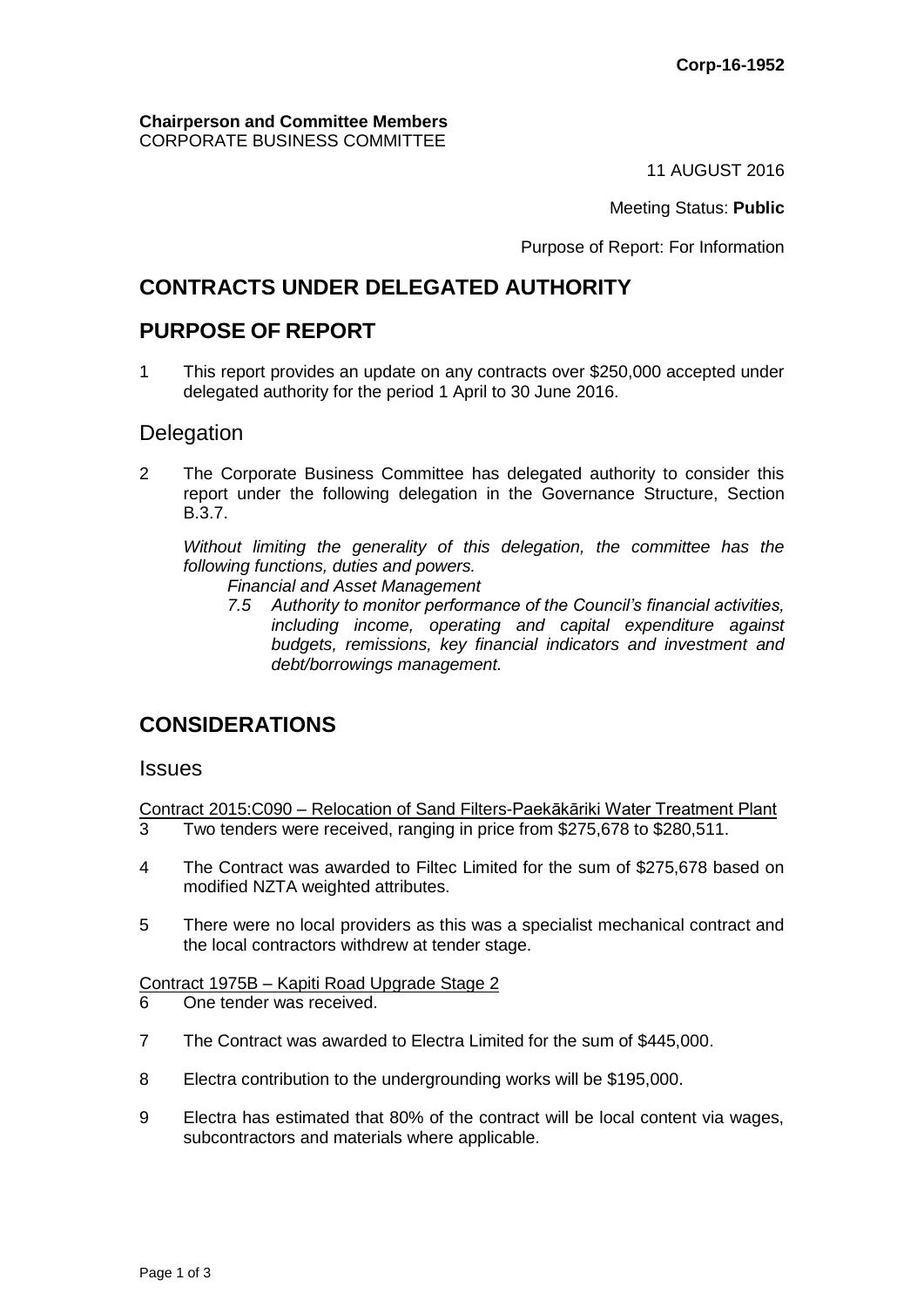External Services Contract for the Kapiti Youth Development Centre between Kapiti Coast District Council and Zeal Education Trust

- 10 In April 2015 the Kāpiti Youth Development Centre REOI was presented to the market. There were only two responses to this request, with only one supplier, Zeal, meeting the criteria provided.
- 11 On 7 May 2015, the Environment and Community Development Committee approved the assessment of Zeal as the preferred provided and the Council proceeded to a closed Request for Proposal process**.** Zeal was invited to submit a Request for Proposal (RFP).
- 12 The Contract was awarded to Zeal Education Trust.
- 13 Three year term with two three years rights of renewal, \$735,696 for first three years with a one-off capital contribution of \$250,000 (conditional).
- 14 Staff would be recruited locally.

#### Financial Considerations

15 There are no financial, legal, consultation and publicity considerations.

## **SIGNIFICANCE OF DECISION**

16 The Council's significance policy is not triggered.

## **RECOMMENDATIONS**

17 That the Corporate Business Committee notes that there were three contracts accepted under delegated authority over \$250,000 for the period 1 April to 30 June 2016.

**Report prepared by: Approved for Submission by:**

**Mark de Haast Financial Controller** **Wayne Maxwell Group Manager Corporate Services**

**Approved for Submission by:**

**Martyn Cole Acting Group Manager Infrastructure Services**

Appendix 1 Contracts over \$250,000 approved under delegated authority for 2015/16 year previously reported to the Corporate Business Committee.